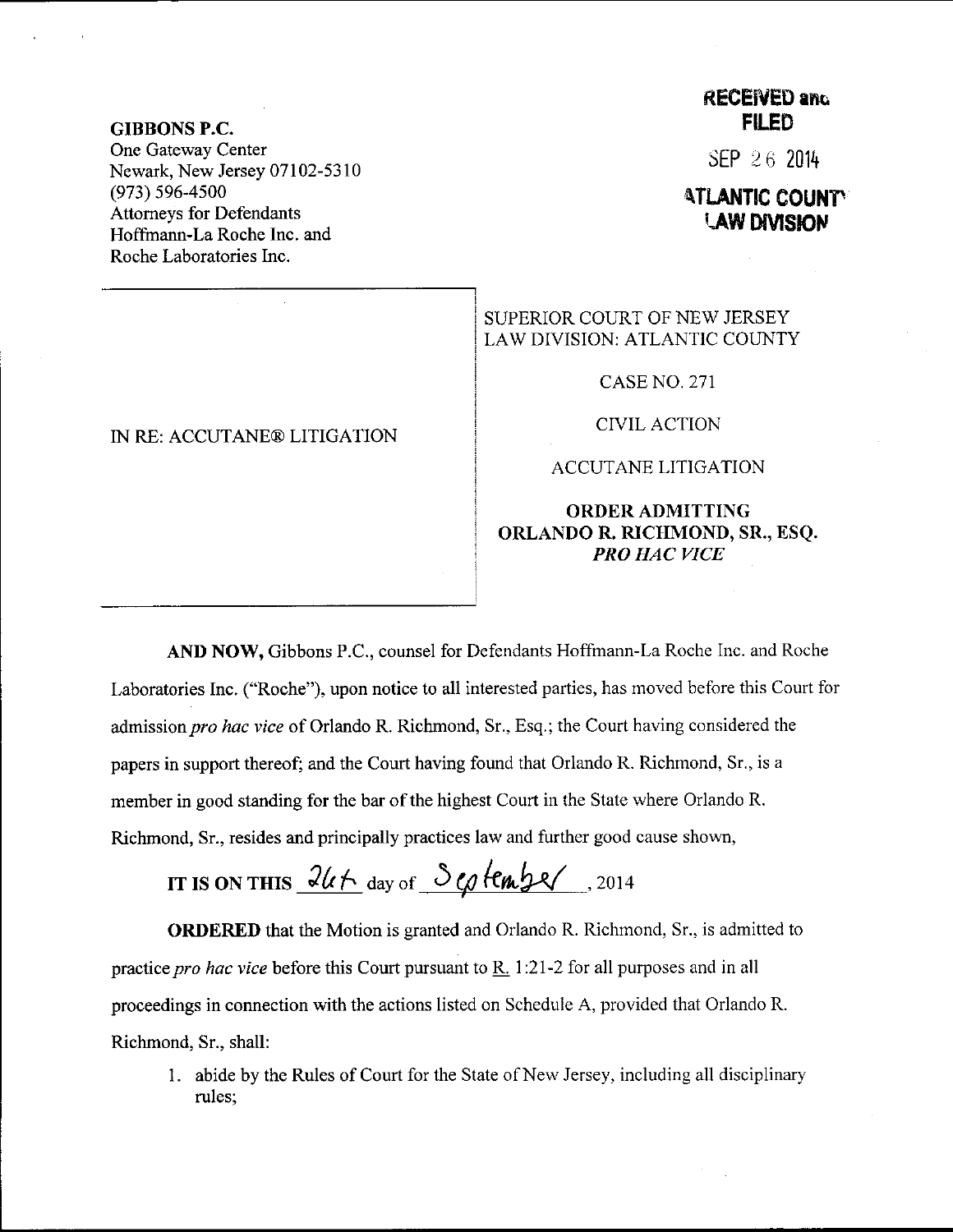- 2. consent to the appointment of the Clerk of the Supreme Court as an agent upon whom service of process may be made for all actions against him and his firm that may arise out of his participation in this matter;
- 3. notify the Court immediately of any matter affecting his standing before this Court; and
- 4. have all pleadings and other papers filed in the Court signed by an attorney-at-law of this Court employed by the firm of Gibbons P.C., who shall be responsible for the conduct of Orlando R. Richmond, Sr.; and it is further

ORDERED that Orlando R. Richmond, Sr., shall make payment of fees as provided in the New Jersey Rules of Court, R. 1:28-1(b), 1:28-2 and 1:28B-1(e), within thirty (30) days of the date of this Order; and it is further

ORDERED that the Clerk of this Court shall forward a copy of this Order to the

Treasurer of the New Jersey Fund for Client Protection; and it is further

ORDERED that copies of this Order shall be serwed by attorneys for Roche upon all counsel of record within seven (7) days of the receipt thereof.

Nan Cloh

Honorable Nelson C. Johnson, J.S.C.

- [ ] Opposed
- [ ] Unopposed